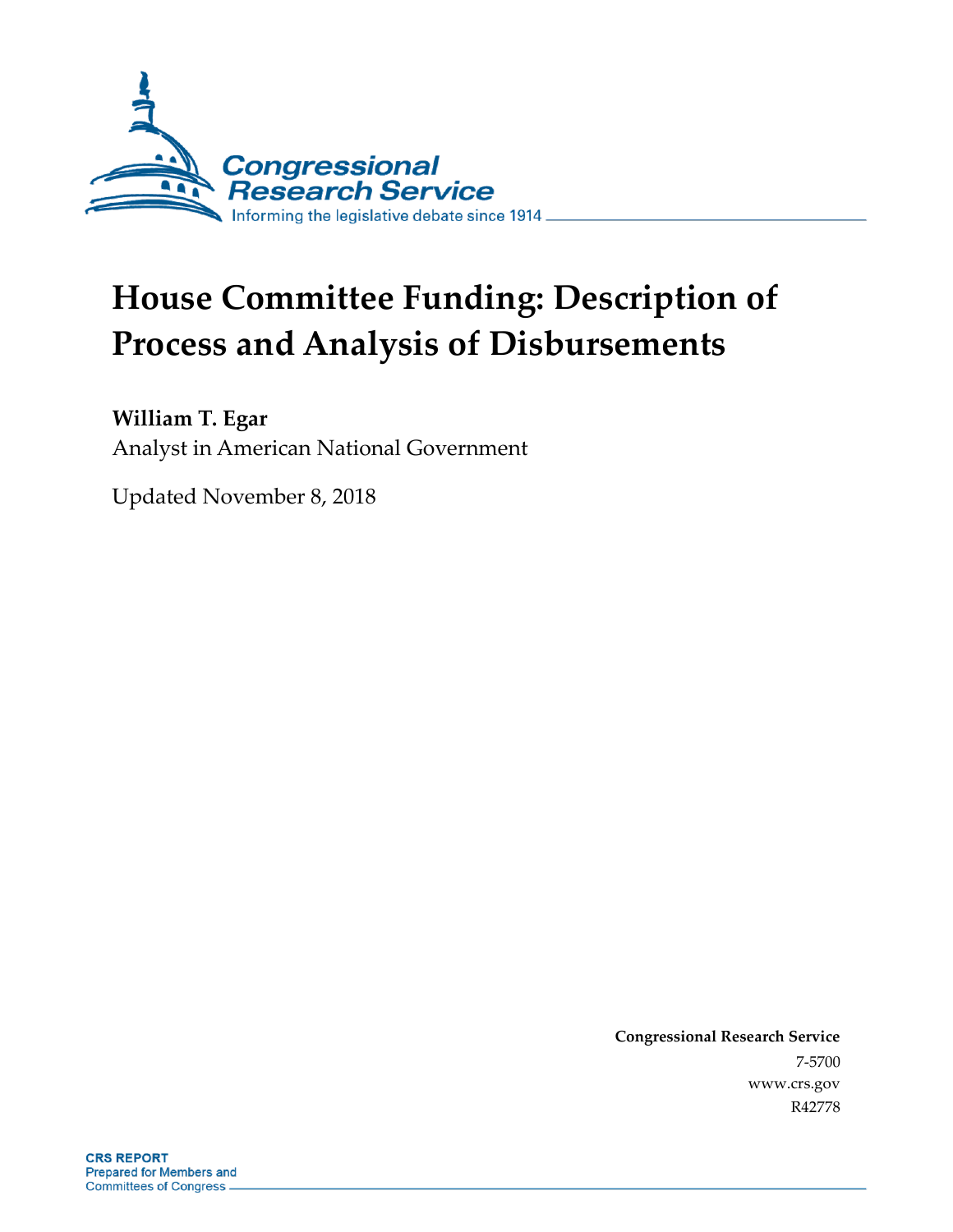### **Summary**

Funding for House committees (except for the Committee on Appropriations) follows a two-step process of authorization and appropriation. Operating budgets for all standing and select committees of the House (except for the Committee on Appropriations) are authorized pursuant to a simple resolution, and funding is provided in the Legislative Branch Appropriations bill and other appropriations acts. Subsequent resolutions may change committee authorizations.

On March 17, 2017, the House adopted H.Res. 173, providing for the expenses of certain committees of the House of Representatives in the  $115<sup>th</sup>$  Congress, by voice vote. The resolution authorized a total of \$266.3 million for committee expenses, \$132.7 million for the first session and \$133.6 million for the second session.

The use of committee funds is subject to chamber rules, law, and regulations promulgated by the Committee on House Administration, the Commission on Congressional Mailing Standards, and the Ethics Committee. Committee funds may be used only to support the conduct of official business of the committee. They may not be used for personal or campaign purposes. Information on individual committee spending is published quarterly in the *Statements of Disbursement of the House*.

This report is organized in three sections. The first provides an overview of the committee funding process in the House and analyzes funding levels since 1996. The second reviews House floor and committee action on committee funding in the  $115<sup>th</sup>$  Congress. The final section summarizes the rules and regulations that structure the use of committee funds, and analyzes committee spending patterns during several previous years.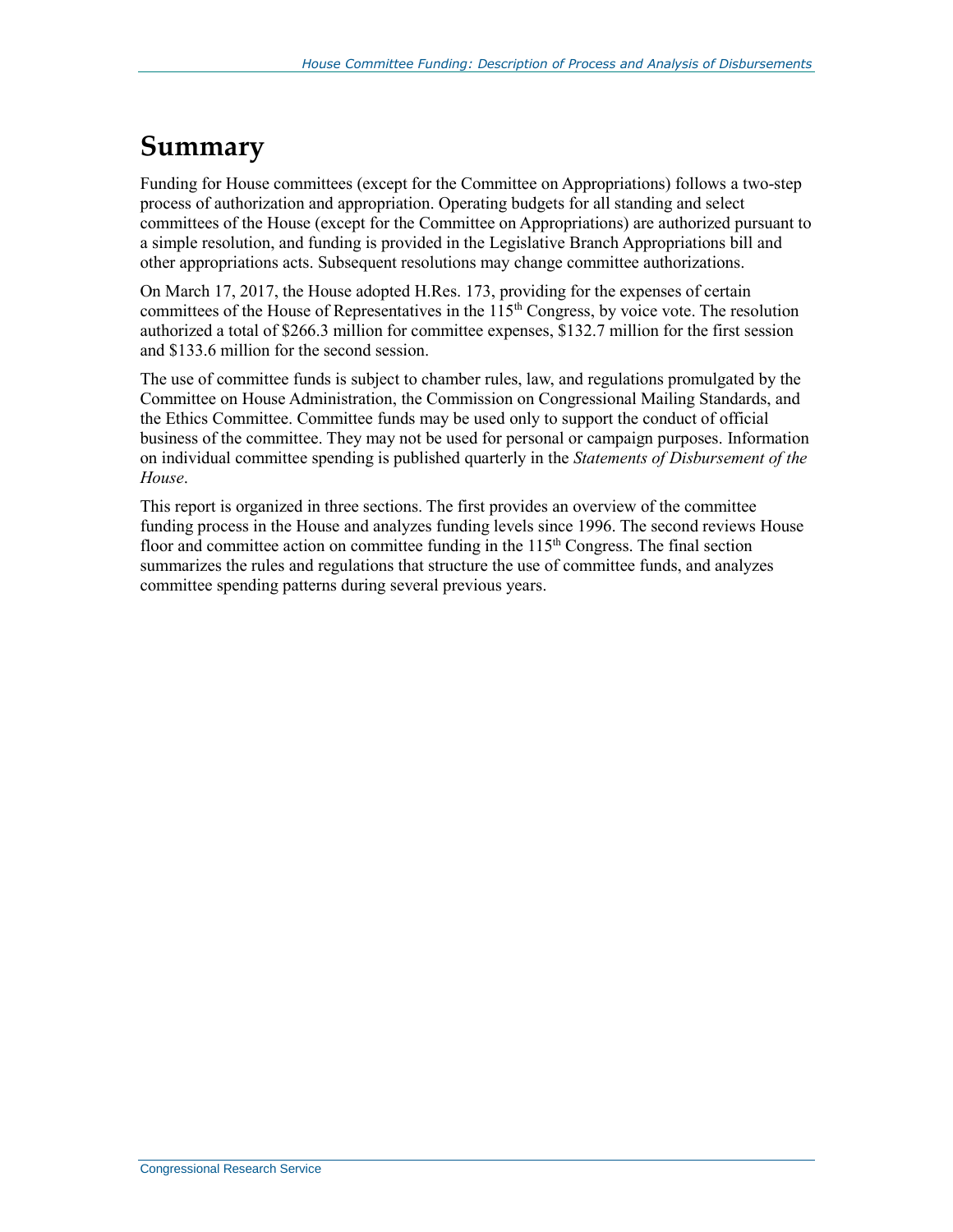## **Contents**

### **Figures**

### **Tables**

|--|--|--|--|--|--|--|

#### Contacts

|--|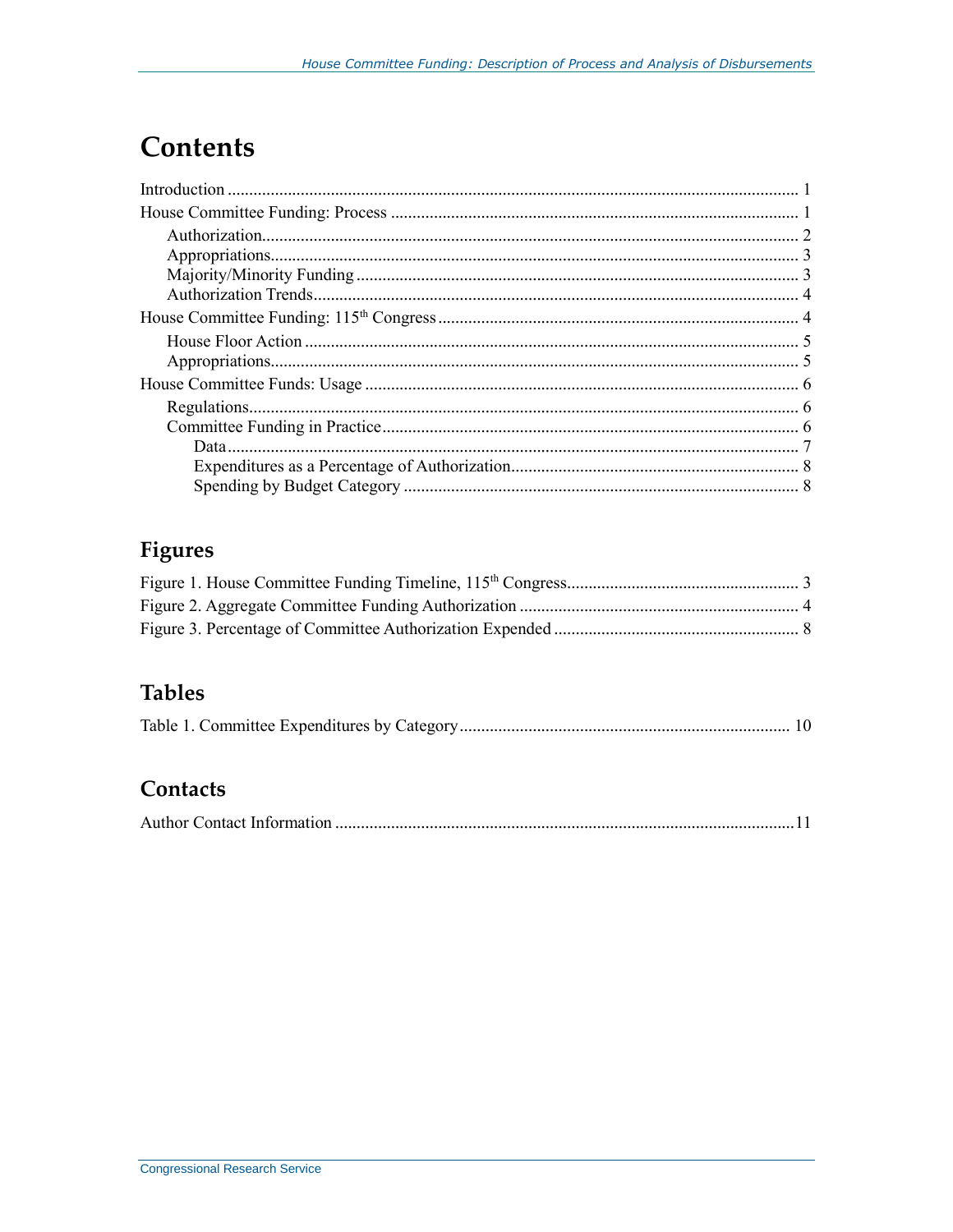## **Introduction**

Funding for House committees (except for the Committee on Appropriations)<sup>1</sup> follows a two-step process of authorization and appropriation. Operating budgets for all standing and select committees of the House (except for the Committee on Appropriations) are authorized pursuant to a chamber funding resolution, and funding is provided by annual appropriations in the Legislative Branch Appropriations bill and other appropriations acts.

On March 17, 2017, the House adopted H.Res. 173, providing for the expenses of certain committees of the House of Representatives in the  $115<sup>th</sup>$  Congress, by voice vote. The resolution authorized a total of \$266.3 million for committee expenses, \$132.7 million for the first session and \$133.6 million for the second session.

The use of committee funds is subject to chamber rules, law, and regulations promulgated by the Committee on House Administration, the Commission on Congressional Mailing Standards, and the Ethics Committee, among other House entities. These regulations may be found in a wide variety of sources, including statute, House rules, committee resolutions, the Committee Handbook,<sup>2</sup> the Franking Manual,<sup>3</sup> the House Ethics Manual,<sup>4</sup> "Dear Colleague" letters, and formal and informal guidance. Committee funds may be used only to support the conduct of official committee business. They may not be used for personal or campaign purposes, or comingled with funds appropriated to any other source of official funds, such as the Member Representational Allowance (MRA). Information on individual committee spending is published quarterly in the *Statements of Disbursement of the House*.

This report is organized into three sections. The first provides an overview of the committee funding process in the House and analyzes funding levels since 1996. The second reviews House floor and committee action on committee funding in the  $115<sup>th</sup>$  Congress. The final section provides illustrations of the rules and regulations that structure the use of committee funds, and analyzes actual committee funding spending patterns during six previous years.

## **House Committee Funding: Process**

Contemporary funding for House committees (except for the Committee on Appropriations) follows a two-step process of authorization and appropriation. Operating budgets for all standing and select committees of the House continued or created at the beginning of a new Congress (except for the Committee on Appropriations) are authorized biennially pursuant to an omnibus committee funding resolution, and appropriations are included in the Legislative Branch Appropriations bill.<sup>5</sup>

<sup>&</sup>lt;sup>1</sup> P.L. 79-601, Legislative Reorganization Act of 1946, §202(b), 60 Stat. 834, grants the Committee on Appropriations authority to include in appropriations bills funds for its own activities.

<sup>2</sup> Available at http://cha.house.gov/handbooks/committee-handbook.

<sup>3</sup> Available at https://cha.house.gov/sites/republicans.cha.house.gov/files/documents/franking\_docs/ Franking\_Manual.pdf.

<sup>4</sup> Available at http://ethics.house.gov/sites/ethics.house.gov/files/documents/2008\_House\_Ethics\_Manual.pdf.

<sup>5</sup> The funds are contained under the heading "Committee Employees; Standing Committees, Special and Select." For example, see Division I, P.L. 114-113, 114<sup>th</sup> Congress.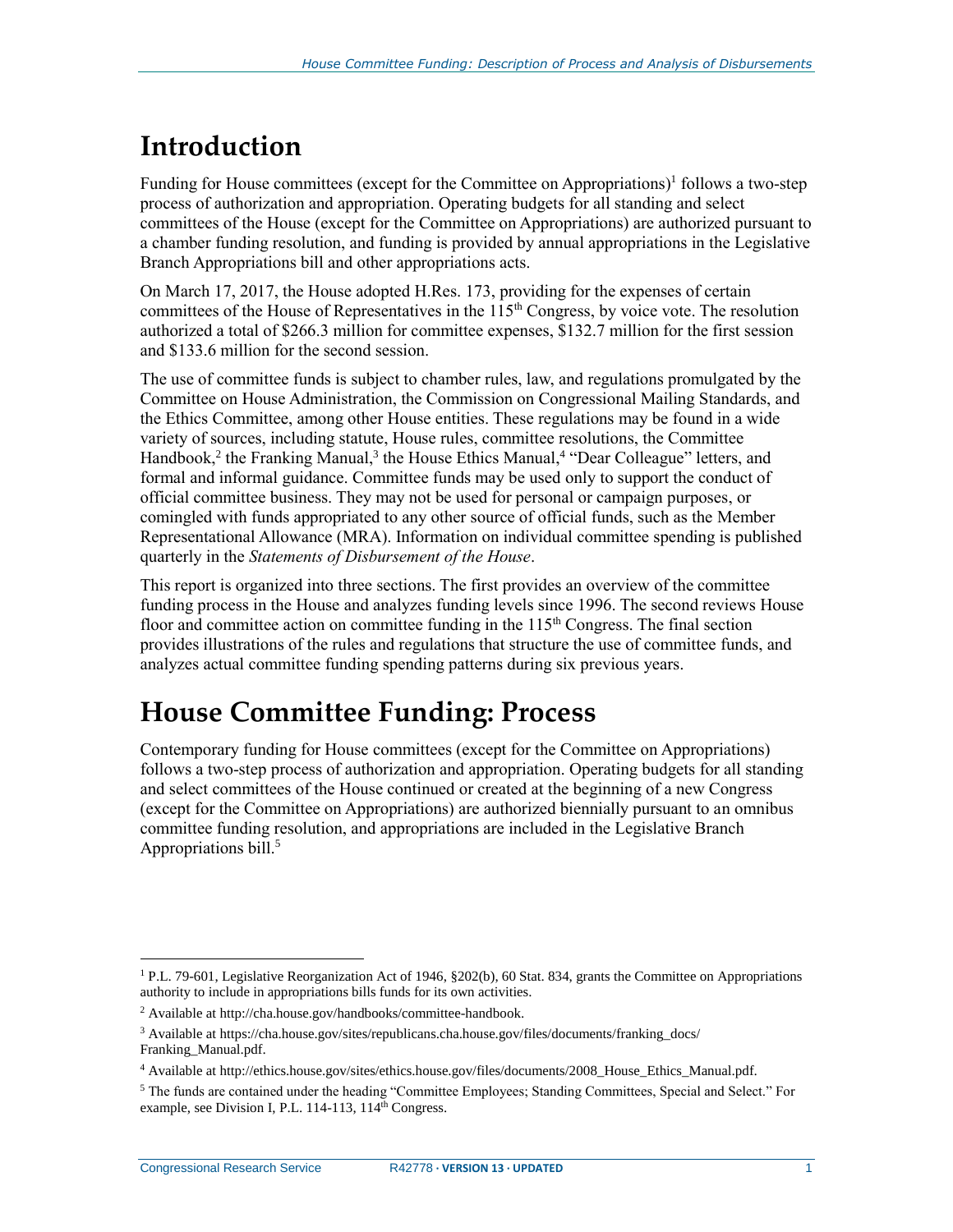#### **Authorization**

Pursuant to House Rule X, clause 6, the Committee on House Administration reports an omnibus resolution to authorize the expenses of each standing and select committee of the House, except the Committee on Appropriations, for each two-year Congress.

For a two-year Congress, the omnibus committee funding resolution typically specifies a dollar amount limit for each committee that shall be available for its expenses (divided between the first and second sessions), in addition to a reserve fund for unanticipated expenses. This resolution does not appropriate funds; the actual appropriation for House committee expenses is provided in the annual Legislative Branch Appropriations bill. In effect, the dollar amounts specified in the omnibus committee funding resolution limit how much of the amount appropriated for committee expenses will be available for any particular committee.

In preparation for the omnibus resolution, House committees<sup>6</sup> (except the Appropriations Committee) are required by regulations of the Committee on House Administration to submit an operating budget request for the two years of a Congress. <sup>7</sup> The chair of each committee usually introduces a House resolution with his or her committee's proposed authorization. Typically, these actions take place during late February, with committees approving their proposed budgets at a committee organizing meeting.

The individual resolutions are referred to the Committee on House Administration, which may hold hearings on each committee's request. The chair and the ranking minority Member from each committee are typically the only witnesses who testify at these hearings, giving them an opportunity to explain and defend their budgets.

After completion of the hearings, the chair of the Committee on House Administration introduces the omnibus funding resolution for that two-year Congress, which, after its referral to the Committee on House Administration, serves as the legislative vehicle for committee markup. The resolution is typically reported out of committee without amendment. The omnibus resolution is usually considered by the House during March of the first session of a Congress, and agreed to with little debate.

Prior to this consideration, during the first three months of each new Congress, House Rule X, clause 7, authorizes interim funding for House committees based on their authorizations from the preceding Congress. Specifically, under Rule X, clause 7, between January 3 and March 31 of an odd-numbered year, a committee is authorized to spend in a single month 9% of the committee's last annual authorization.

 $\overline{a}$  $6$  Select committees may not initially follow this process due to the timing of their establishment. For example, the Select Committee on Energy Independence and Global Warming was established by H.Res. 202 of the 110<sup>th</sup> Congress, which also served as the primary expense resolution for committee funding. Since the Select Committee did not exist prior to the passage of the omnibus committee funding resolution, its funding during the  $110<sup>th</sup>$  Congress was not preceded by an officially submitted operating budget or a resolution introduced by a committee chair. When the select committee was reestablished at the outset of the  $111<sup>th</sup>$  Congress by H.Res. 5, provisions of the resolution made the select committee subject to the regular committee funding process.

 $^7$  The budgetary requests include estimated salary needs for staff, costs of consulting services, printing costs, office equipment and supply costs, and travel costs for committee members and staff. Other costs (such as pension and insurance contributions for committee employees) are paid from other appropriated funds.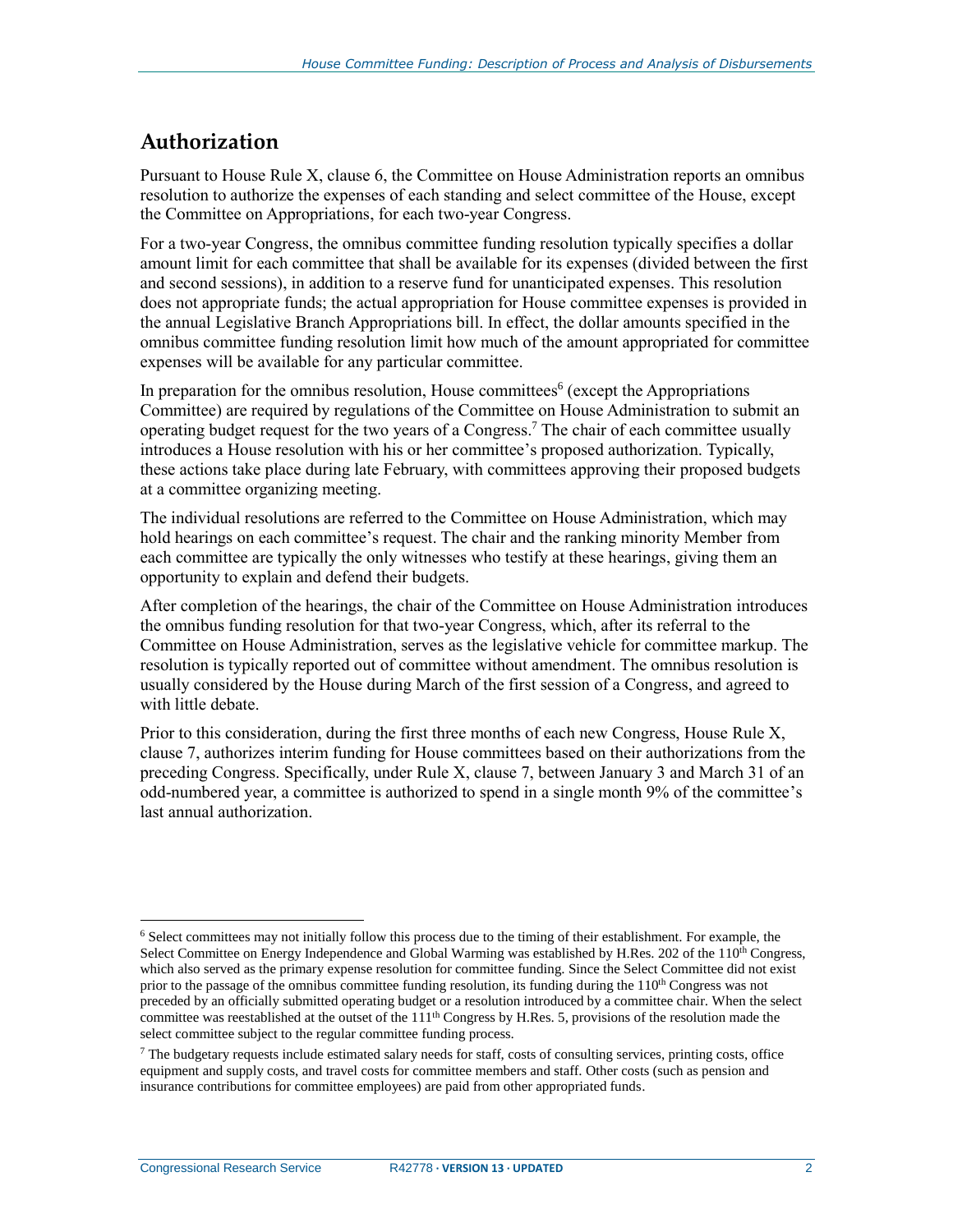### **Appropriations**

Funding for all House committees is included in the Legislative Branch Appropriations bill. Lineitem appropriations are not made for individual committees, except the Committee on Appropriations. Instead, funding is provided as a single total amount for all committees (except the Committee on Appropriations), under the heading "Committee Employees" and the subheading "Standing Committees, Special and Select," within the House account "Salaries and Expenses."

Since authorizations for committee funds are made on a biennial, calendar-year basis and appropriations are made annually on a fiscal-year basis, there is no one-to-one correspondence between the authorization and the appropriations in any given year. For any individual biennial funding resolution, funds may be drawn from money appropriated in three different fiscal years;<sup>8</sup> for the  $115<sup>th</sup>$  Congress, the overlapping timelines of fiscal years, calendar years, and committee expense authorization periods are visualized in **[Figure 1](#page-5-0)**.

<span id="page-5-0"></span>

**Figure 1. House Committee Funding Timeline, 115th Congress**

**Source:** H.Res. 173, "Providing for the expenses of certain committees of the House of Representatives in the One Hundred Fifteenth Congress."

Finally, although appropriations are made annually for House committee funding, the language typically states that the funding shall remain available until the end of the second calendar year of the current Congress. For example, in both FY2015 and FY2016, committee funds were appropriated to remain available until December 31, 2016.<sup>9</sup>

### **Majority/Minority Funding**

Clause 6(d) of House Rule X requires that "the minority party [be] treated fairly in the appointment" of committee staff employed pursuant to such expense resolutions. In recent years, the House majority leadership has encouraged its committee leaders to provide the minority with one-third of the committee staff and resources authorized in the biennial funding resolutions. Statements made by the chair and ranking Member of the Committee on House Administration at the beginning of its committee funding review in recent Congresses indicate a general consensus that all House committees should provide at least one-third minority staffing.

 $8$  For example, during the 114<sup>th</sup> Congress, appropriations for committee funding were included in the FY2015 (October 1, 2014 to September 30, 2015), FY2016 (October 1, 2015 to September 30, 2016), and FY2017 (October 1, 2016 to September 30, 2017) bills.

<sup>9</sup> P.L. 113-235, 128 Stat. 2526. P.L. 114-113, 129 Stat. 2659.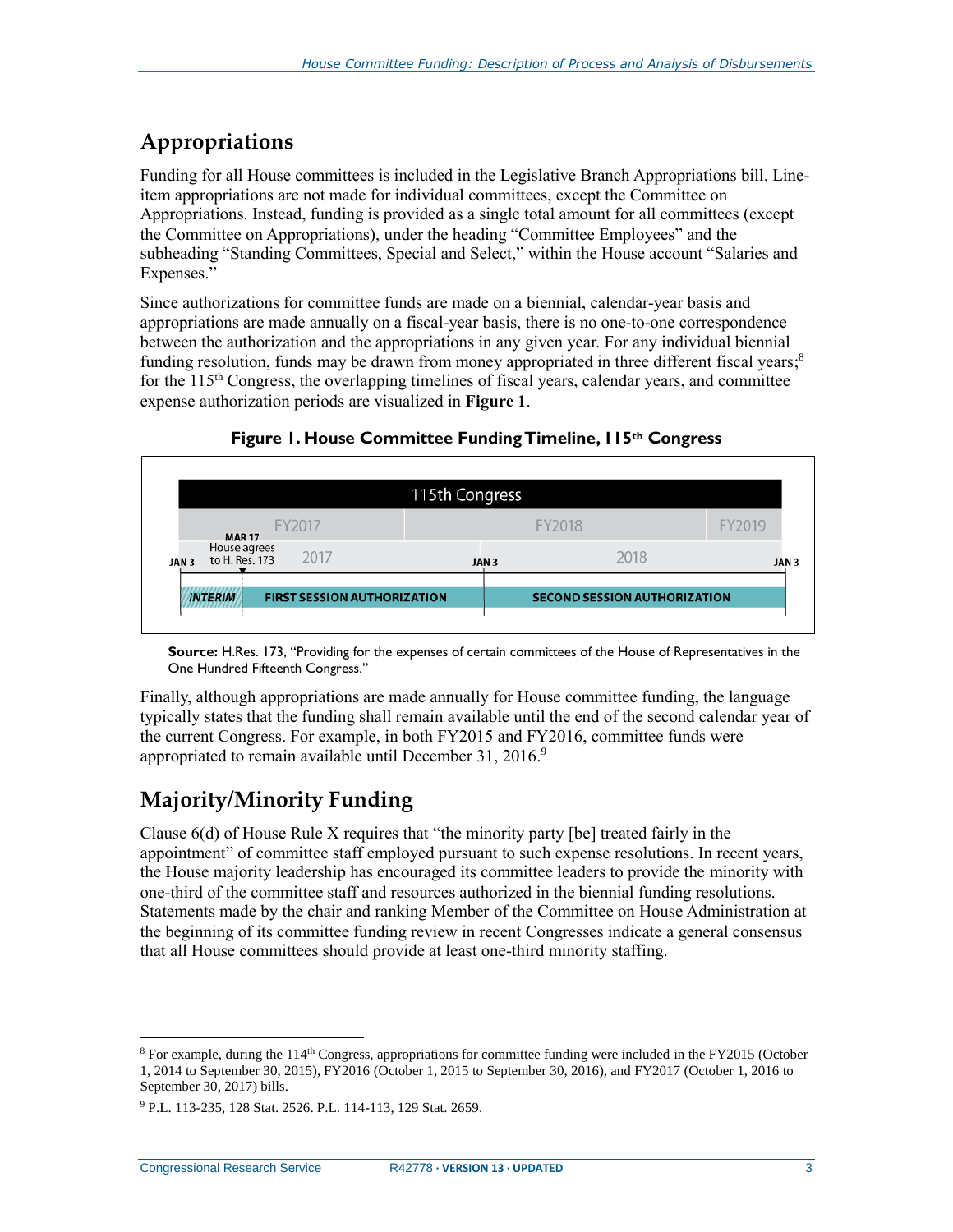#### **Authorization Trends**

**[Figure 2](#page-6-0)** shows the aggregate committee funding authorization level from 1996 to 2018, in both nominal and real dollars. Since 1996, aggregate committee funding has increased by slightly more than 68%, from \$79.4 million in 1996 to \$133.6 million in 2018, for an average annual increase of 3.1%. In constant dollars, however, aggregate funding has increased only 8.0% between 1996 and 2017, for an annual average real increase of less than four-tenths of 1%.

<span id="page-6-0"></span>

**Figure 2.Aggregate Committee Funding Authorization**

1996-2018, Nominal and Constant 1996 Dollars

**Source:** CRS calculations based upon omnibus committee funding resolutions. Constant dollars based on Consumer Price Index for All Urban Consumers (CPI-U, Bureau of Labor Statistics, U.S. Department of Labor).

**Note:** Base year = 1996. Totals do not include funding for the Committee on Appropriations.

## **House Committee Funding: 115th Congress**

The Committee on House Administration held a hearing on committee expense requests on February 15 and 16, 2017.<sup>10</sup> Chairs and ranking Members from each standing and select committee (except the Committee on Appropriations) testified on their budget requests.<sup>11</sup> Representative Gregg Harper, chair of the panel, indicated that the committee had "worked to strike the right balance" in providing funds for committees while remaining conscious of costs.<sup>12</sup>

During the hearing, the chairman and the ranking minority Member, Representative Robert Brady, reiterated the long-standing expectation that committee resources would reflect a

Congressional Research Service R42778 **· VERSION 13 · UPDATED** 4

<sup>10</sup> See https://cha.house.gov/hearing/hearing-committee-funding-115th-congress.

<sup>&</sup>lt;sup>11</sup> Ibid. Individual expense resolutions introduced by committee chairs in the  $115<sup>th</sup>$  Congress in anticipation of the Committee on House Administration's development of the primary expense resolution were H.Res. 73, H.Res. 76, H.Res. 80, H.Res. 81, H.Res. 83, H.Res. 86, H.Res. 93, H.Res. 96, H.Res. 97, H.Res. 101, H.Res. 103, H.Res. 106, H.Res. 107, H.Res. 112, H.Res. 114, H.Res. 115, H.Res. 117, H.Res. 119, H.Res. 122, H.Res. 125, and H.Res. 126.

<sup>12</sup> House Committee on House Administration, *Committee Funding for the 115th Congress (Day One)*, available at https://www.youtube.com/watch?v=eEwASX-2uFo.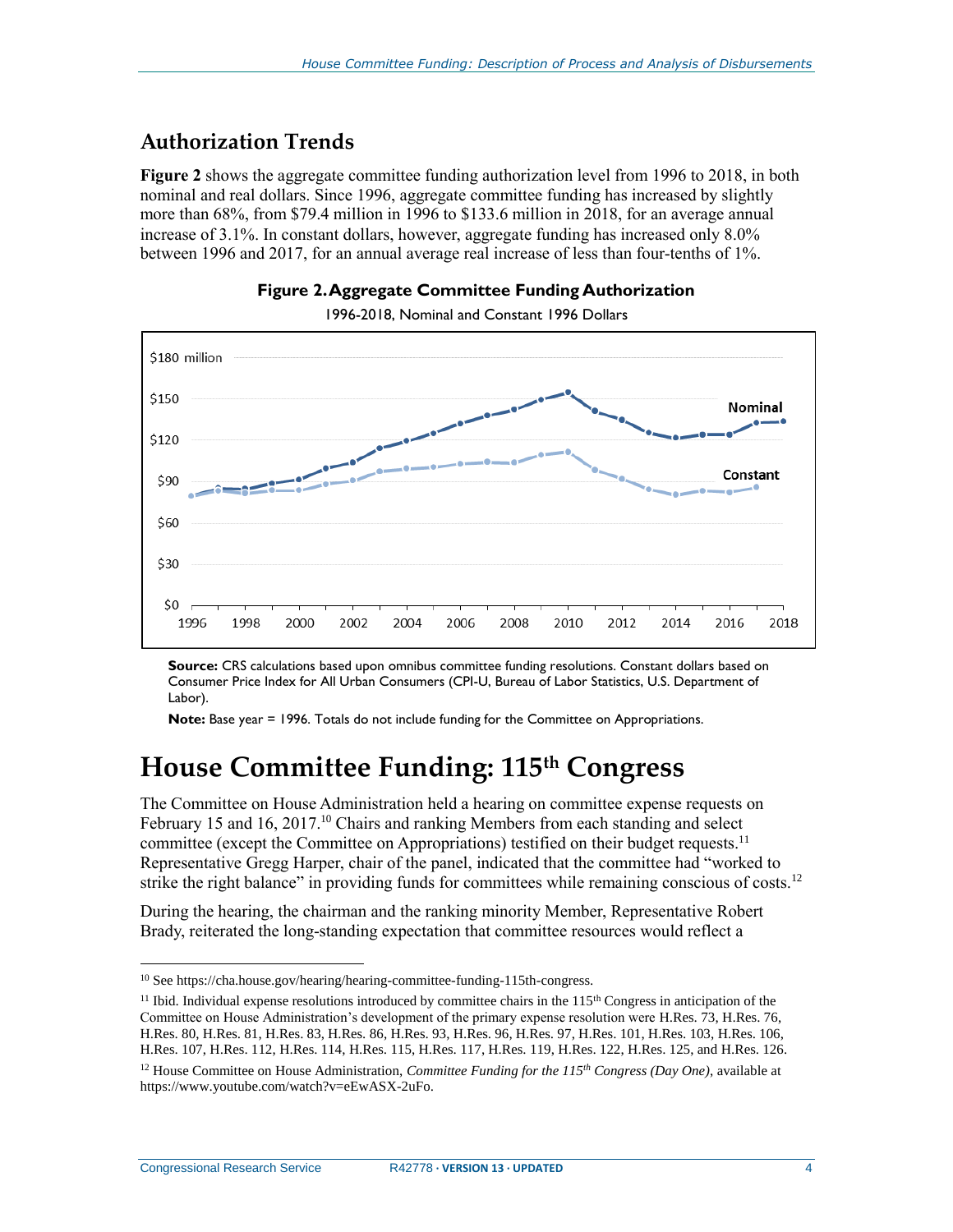distribution of two-thirds of the committee staff to the majority, and one-third to the minority, and a similar distribution of nonstaff resources.<sup>13</sup> In their testimony, most committee chairs and ranking minority Members explicitly acknowledged mutually satisfactory arrangements had been reached regarding the distribution of committee staff and other resources.<sup>14</sup>

On March 7, 2017, H.Res. 173, providing for the expenses of certain committees of the House of Representatives in the 115<sup>th</sup> Congress, was introduced and referred to the Committee on House Administration. On March 8, 2017, the Committee on House Administration marked up H.Res. 173, which was reported to the House by voice vote.<sup>15</sup>

In the second session of the 115<sup>th</sup> Congress, on March 7 and June 26, 2018, the Committee on House Administration considered committee resolutions 115-9 and 115-19, respectively. These resolutions allocated funds from the reserve fund for unanticipated expenses, established by H.Res. 173. In both instances, the committee agreed to the resolution by voice vote and without amendment.<sup>16</sup>

#### **House Floor Action**

On March 17, 2017, the House agreed to H.Res. 173 by voice vote. The resolution authorized a total of \$266.3 million for committee expenses, \$132.7 million for the first session and \$133.6 million for the second session.

### **Appropriations**

Appropriations for House standing and select committees are typically included annually in the Legislative Branch Appropriations bill. The following amounts were appropriated for the expenses of House standing committees (except for the Committee on Appropriations) in recent appropriations bills:

- In FY2019, \$127.9 million was appropriated in H.R. 5895, the Energy and Water, Legislative Branch, and Military Construction and Veterans Affairs Appropriations Act, 2019, to remain available until December 31, 2020.<sup>17</sup>
- In FY2018,  $$127.1$  million was appropriated in H.R. 1625, the Consolidated Appropriations Act, 2018, to remain available until December 31, 2018.<sup>18</sup>
- In FY2017, \$127.1 million was appropriated in H.R. 244, the Consolidated Appropriations Act, 2017, to remain available until December 31, 2018.<sup>19</sup>

Congressional Research Service R42778 **· VERSION 13 · UPDATED** 5

 $\overline{a}$ <sup>13</sup> House Committee on House Administration, *Committee Funding for the 115th Congress (Day One).*

<sup>14</sup> House Committee on House Administration, *Committee Funding for the 115th Congress (Day One).*

<sup>15</sup> U.S. Congress, House Committee on House Administration, *Providing for the Expenses of Certain Committees of the House of Representatives in the 115<sup>th</sup> Congress*, report to accompany H.Res. 173, 115<sup>th</sup> Cong., 1<sup>st</sup> sess., March 15, 2017 (Washington: GPO, 2017).

<sup>16</sup> House Committee on House Administration, *Committee Business Meeting*, available at https://www.youtube.com/ watch?v=ney1Hu64G3c; House Committee on House Administration, *Committee Business Meeting, Hearing on USCP*, available at https://www.youtube.com/watch?v=H5qgZRTQGa0.

<sup>17</sup> P.L. 115-244.

<sup>18</sup> P.L. 115-141.

<sup>19</sup> P.L. 115-31, 131 Stat. 572.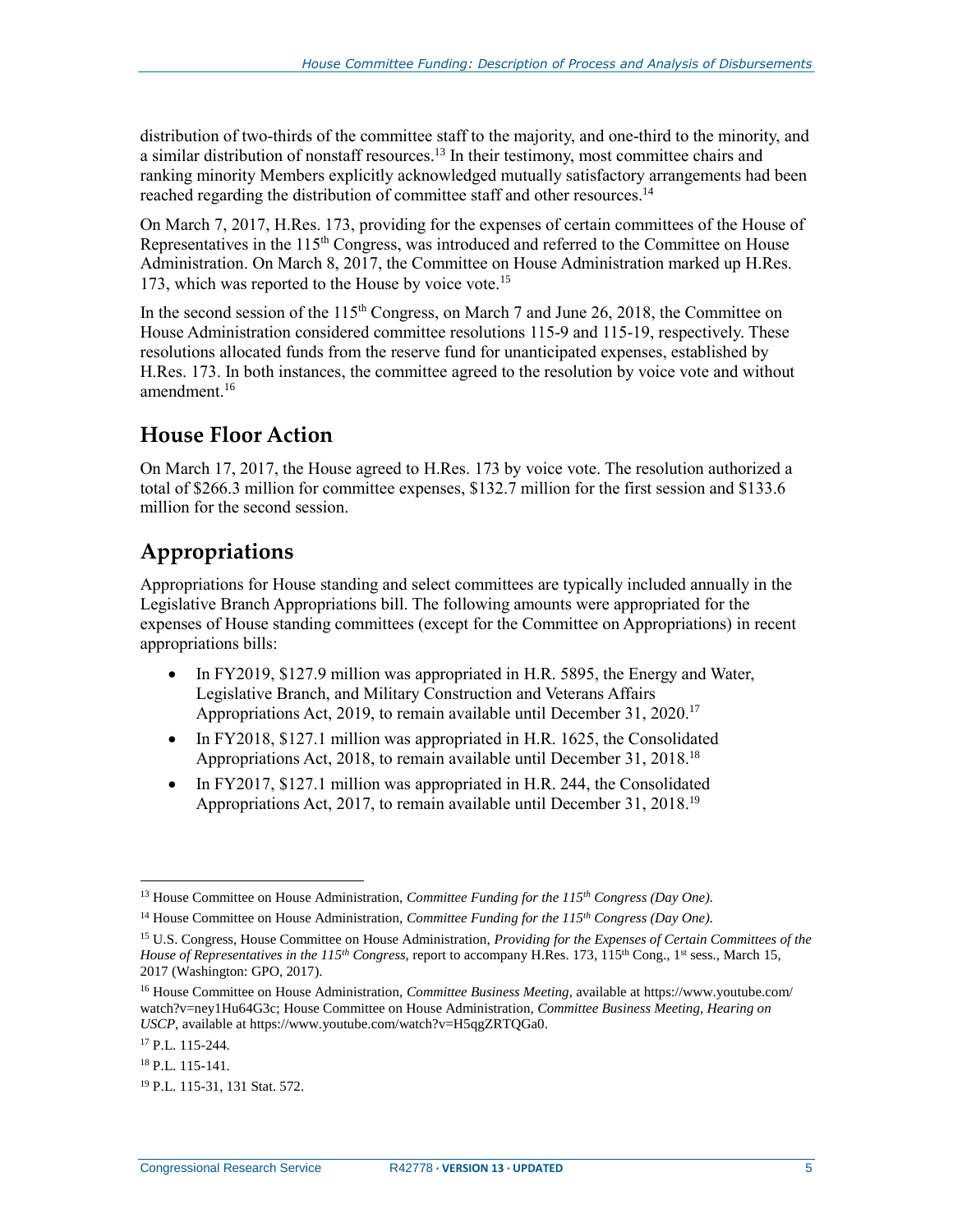• In FY2016, \$123.9 million was appropriated in H.R. 2029, the Consolidated Appropriations Act, 2016, to remain available until December 31, 2016.<sup>20</sup>

## **House Committee Funds: Usage**

#### **Regulations<sup>21</sup>**

In accordance with the regulations contained in the Committee Handbook,<sup>22</sup> "Committee funds are provided to pay ordinary and necessary expenses incurred by committee Members and employees in the United States."<sup>23</sup> Ordinary and necessary expenses are defined as "reasonable expenditures in support of official committee business that are consistent with all applicable Federal laws, Rules of the House of Representatives, and regulations of the Committee on House Administration."<sup>24</sup> All expenditures of a committee are subject to review by its committee chair. Funding "may not be used to defray any personal, political or campaign-related expenses, or expenses related to a Member's personal office."25

Committees may employ permanent staff, consultants, detailees, fellows, interns, temporary and shared employees, and volunteers.<sup>26</sup> The terms and conditions of employment for committee staff are determined by the committee chair.<sup>27</sup> Total staff ceilings for each committee are set by the Speaker.<sup>28</sup> Employees of a House committee are covered by the Congressional Accountability Act. $29$ 

Domestic travel including transportation, lodging, and meals (excluding alcohol) is reimbursable from committee funds.<sup>30</sup> Travel expenses may not be for personal or political campaign events and may not exceed 60 consecutive days.<sup>31</sup> Foreign travel is coordinated through the State Department Travel Office and is subject to House Rule X, clause 8(b)(3), whereby each Member and employee on foreign travel must submit an itemized report of expenses to the committee chair.<sup>32</sup>

### **Committee Funding in Practice**

To better understand how committees have used their authorized funds, the following sections provide an analysis of annual committee expenditures during several different legislative years. Specifically, committee expenditures are analyzed to determine (1) the percentage of each

<sup>20</sup> P.L. 114-113, 129 Stat. 2659.

 $21$  This section provides an illustrative overview of committee funding regulations, and is not meant to be exhaustive.

<sup>22</sup> Available at http://cha.house.gov/handbooks/committee-handbook.

<sup>23</sup> *Committee Handbook*, Introduction.

<sup>24</sup> *Committee Handbook*, Introduction.

<sup>25</sup> *Committee Handbook*, General.

<sup>26</sup> *Committee Handbook* Committee Staff, Consultants, and Detailees*.*

<sup>27</sup> *Committee Handbook* Committee Staff, Consultants, and Detailees*.* In practice, most committee chairs delegate such decisions for minority staff to the ranking minority Member of the committee.

<sup>28</sup> *Committee Handbook,* Committee Staff, Consultants, and Detailees*.*

<sup>29</sup> *Committee Handbook,* Committee Staff, Consultants, and Detailees*.*

<sup>30</sup> *Committee Handbook*, Domestic Travel*.*

<sup>31</sup> *Committee Handbook*, Domestic Travel*.*

<sup>32</sup> *Committee Handbook,* Foreign Travel*.*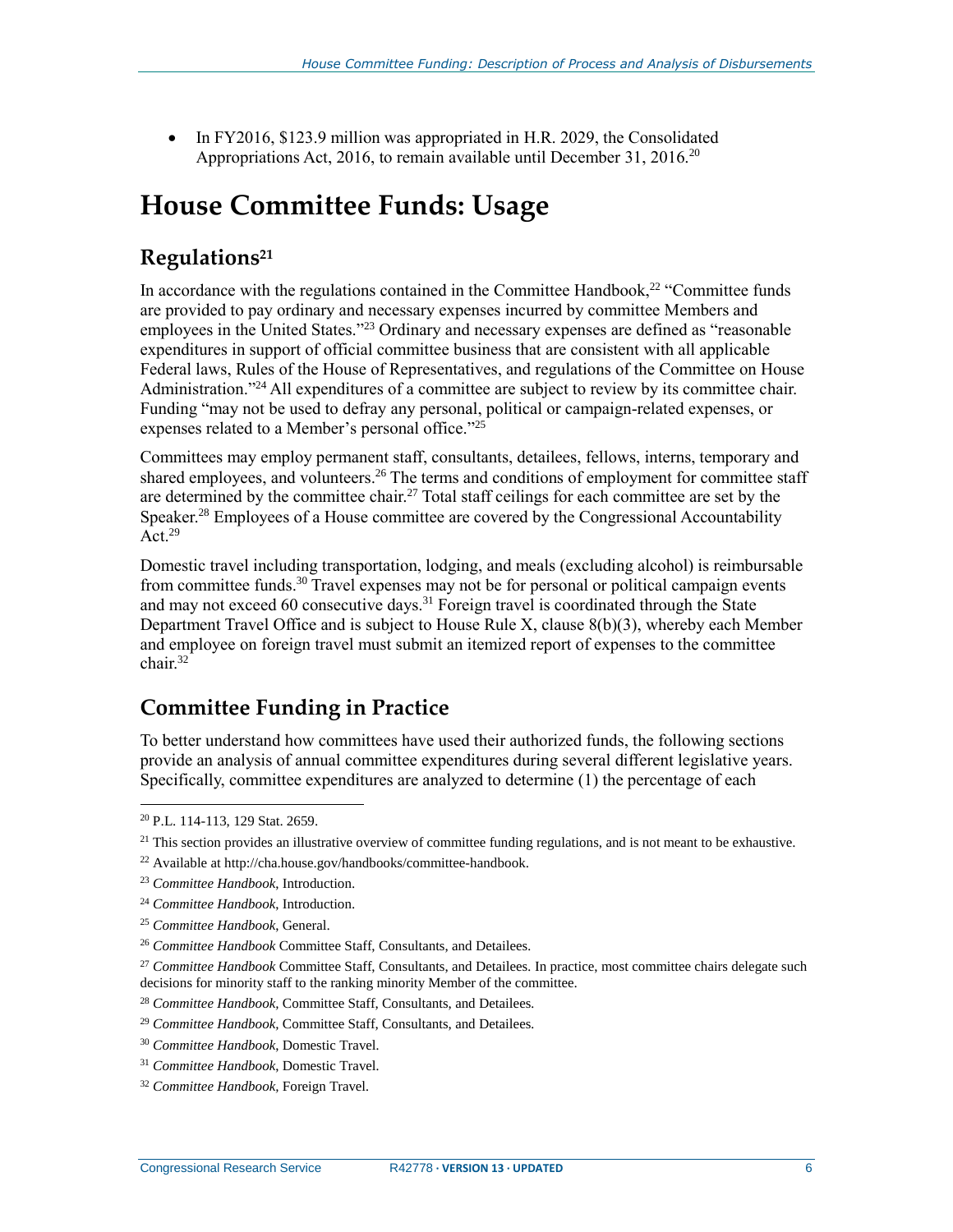committee's annual authorization that is expended, and (2) major categories of committee spending.

#### **Data**

 $\overline{a}$ 

Data on yearly committee expenditures were compiled using the quarterly *Statement of Disbursements of the House*, <sup>33</sup> which reports all individual House expenditures disbursed during the previous quarter.<sup>34</sup>

Because late-arriving bills for committee expenses may be paid for up to two years following the end of a fiscal year for which funds are appropriated, obligations incurred by a committee during a particular legislative year are often paid over the course of multiple calendar years. <sup>35</sup> For example, H.R. 244, the Consolidated Appropriations Act for Fiscal Year 2017, provided that appropriations for House committees remain available until December 31, 2018.<sup>36</sup> This would suggest that financial obligations made by committees in 2017 may be paid with remaining FY2017 appropriations through the quarter ending December 31, 2020. Consequently, the total expenditures of a committee in any given legislative year are calculated using quarterly *Statement of Disbursements* reports from both the year in which the committee operated, as well as subsequent years.

The following analysis calculates total disbursements made for legislative years 2010 through 2015, years for which House *Statements of Disbursements* are available electronically, and the bulk of late-arriving bills as described above have been received. <sup>37</sup> In addition, data on disbursements from a sample of earlier legislative years—1997, 1998, 2003, and 2004—are analyzed in order to detect any longer-term trends in how committee funds have been used.

<sup>33</sup> The *Statements of Disbursements* are published as House documents and have been made publicly available in the Legislative Resource Center. Beginning with the quarter ending September 30, 2009, quarterly records of disbursements have been available on the House of Representatives website, at http://disbursements.house.gov.

<sup>&</sup>lt;sup>34</sup> One general caveat accompanies this analysis. The data provide only a snapshot of committee expenditures in particular years. Although such data can be used to assess the general characteristics of committee spending patterns, they do not necessarily predict future spending, either by individual committees or in aggregate.

<sup>&</sup>lt;sup>35</sup> Pursuant to law, late-arriving bills for committee expenses may be paid for up to two years following the end of an appropriation. This, however, does not provide flexibility in the timing of the obligation. The two-year period for late receipts for Congress is shorter relative to annual appropriations for much of the rest of the federal government, which is subject to a five-year period (31 U.S.C. 1551 et al.). This is discussed in the *Principles of Federal Appropriations Law.* This publication states: "For appropriations of the House and Senate, unobligated balances more than two years old cannot be used short of an act of Congress. Instead, obligations chargeable to appropriations that have been expired for more than 2 years 'shall be liquidated from any appropriations for the same general purpose, which, at the time of payment, are available for disbursement.'" 2 U.S.C. §102a. U.S. General Accounting Office, *Principles of Federal Appropriations Law*, Third Edition, vol. I, January 2004, http://www.gao.gov/special.pubs/3rdEditionVol1.pdf, pp. 5-  $76 - 5 - 77$ .

<sup>36</sup> P.L. 115-31, 131 Stat. 572.

 $37$  It is possible that expenditures from some obligations incurred in 2015 have not yet been disbursed, and would therefore not be included in the data. H.R. 2029, the omnibus appropriations act for FY2016, was passed on December 18, 2015, and made funds for House committees available through December 31, 2016 (P.L. 114-113, 129 Stat. 2659). Presumably, these funds could be used to liquidate obligations until as late as December 31, 2018. However, data gathered from House *Statements of Disbursements* suggests that such a time lag between committee operations and actual expenditures are uncommon, and thus are unlikely to significantly affect the aggregate statistics provided in this section.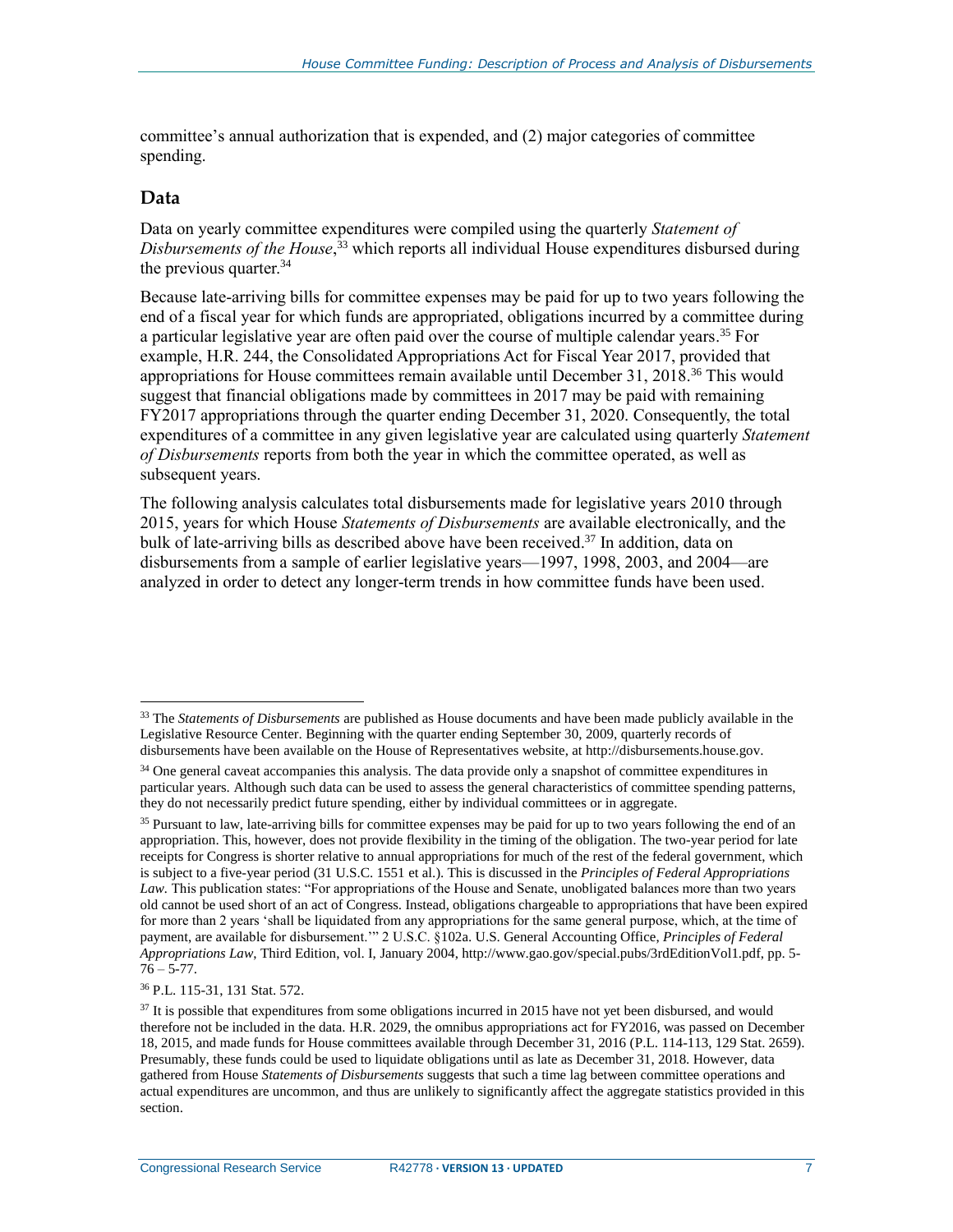#### **Expenditures as a Percentage of Authorization**

As shown in **[Figure 3,](#page-10-0)** the majority of committees between 2010 and 2015 used almost all of the funds authorized to them. Specifically,

- approximately 55% of committees spent 95% or more of their authorization;
- approximately 77% of committees spent 90% or more of their authorization; and
- <span id="page-10-0"></span>• approximately 98% of committees spent 80% or more of their authorization.

#### **Figure 3. Percentage of Committee Authorization Expended**

House Standing and Select Committees (excluding Appropriations Committee), Selected Years



**Source:** CRS analysis of *Statements of Disbursements* and House committee funding resolutions for 2010 through 2015.

#### **Spending by Budget Category**

House spending is categorized by the standard budget object classes used for the federal government.<sup>38</sup> These include

- personnel compensation;
- personnel benefits;
- travel;
- rent, communications, and utilities;
- printing and reproduction;
- other services;
- $\bullet$  supplies and materials;  $39$
- transportation of things; and
- equipment.

<sup>38</sup> This classification system is derived from U.S. Office of Management and Budget, *OMB Circular A-11*, 2018 edition, available at https://www.whitehouse.gov/wp-content/uploads/2018/06/a11.pdf.

<sup>&</sup>lt;sup>39</sup> This may include, for example, office supplies, bottled water for hearings, and publication/reference material.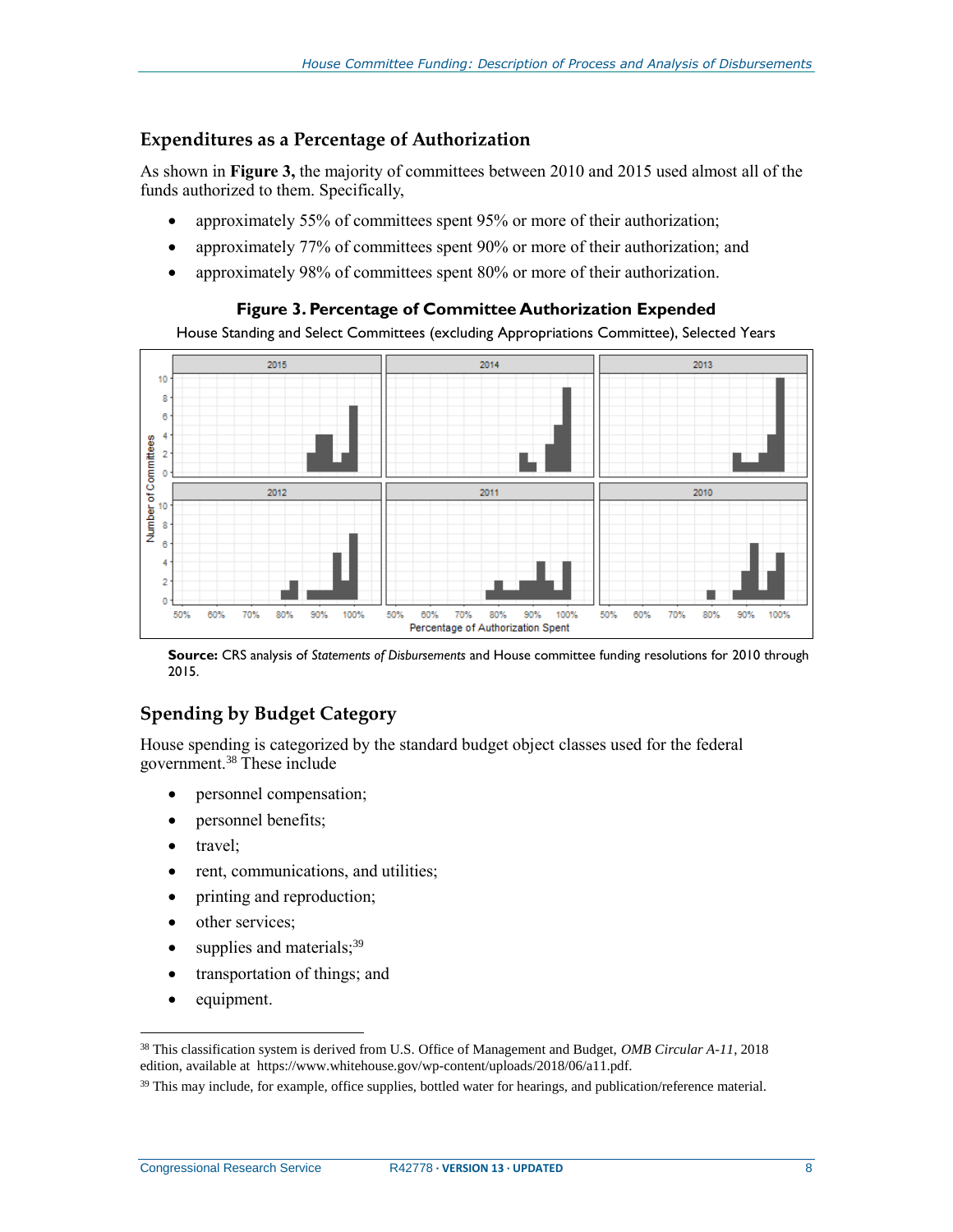The disbursement volumes also contain a category for franked mail.<sup>40</sup>

**[Table 1](#page-12-0)** shows percentages for each object class. The largest category of spending, accounting for approximately 91% of total committee spending during the years analyzed, was for "Personnel compensation." Beyond these staff expenses, committees spent an aggregate of 3.4% of their expenditures on "Equipment," just over 2% on "Supplies and Materials," and less than 1% on travel. The use of most committee funds on personnel is consistently true both across time and across individual committees.

 $40$  Certain expenses are not included in committee expenditures and are not reflected in the data in this section of the report. These expenses include the salaries of Members and certain benefits—including health and life insurance and retirement—for both Members and staff. Additionally, the range of items that may be covered by an office, as well as payment ceilings, have changed over time. For example, in a "Dear Colleague" letter of April 20, 2009, the Committee on House Administration announced that effective June 1, 2009, a transit benefit program previously administered in part by the committees would be administered centrally and available to all qualifying House employees. Previously, committees could determine whether or not to provide the transit benefit to their employees from committee funds. Those who offered this benefit would record the expenditure under the personnel benefits category. In addition to administrative changes, the maximum authorized level has also changed a number of times since the establishment of the program.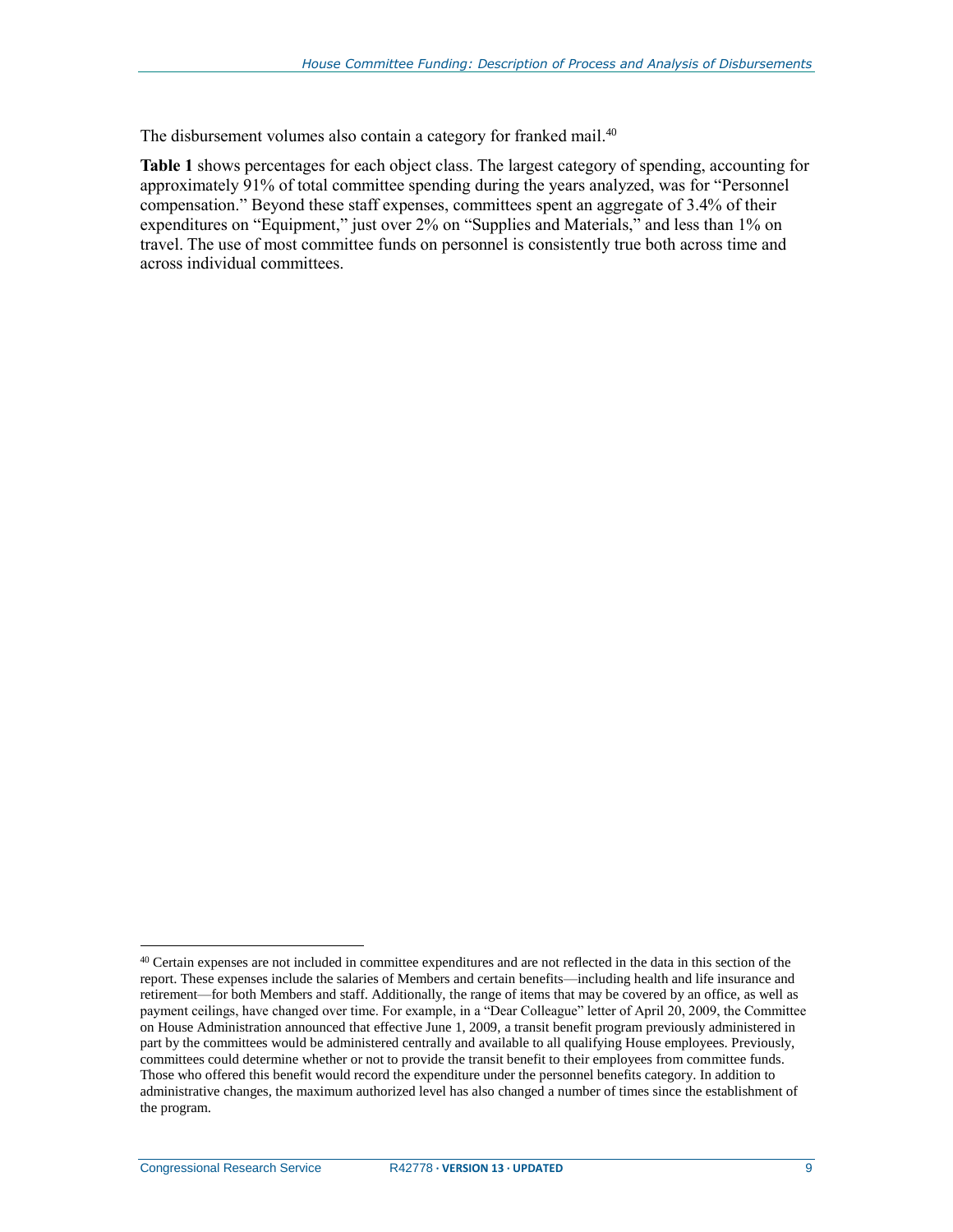|      |                                                  | %                                |                                     |        |                                          |                                            |                          |                                            |                  |
|------|--------------------------------------------------|----------------------------------|-------------------------------------|--------|------------------------------------------|--------------------------------------------|--------------------------|--------------------------------------------|------------------|
| Year | Total<br><b>Committee</b><br><b>Expenditures</b> | <b>Personnel</b><br>Compensation | <b>Personnel</b><br><b>Benefits</b> | Travel | Rent,<br>Communication,<br>and Utilities | <b>Printing and</b><br><b>Reproduction</b> | Other<br><b>Services</b> | <b>Supplies</b><br>and<br><b>Materials</b> | <b>Equipment</b> |
| 2015 | \$118,467,525                                    | 90.8%                            | 0.0%                                | 0.5%   | 1.4%                                     | 0.1%                                       | 1.9%                     | $1.9\%$                                    | 3.5%             |
| 2014 | \$117,977,718                                    | 91.7%                            | 0.0%                                | 0.4%   | 1.3%                                     | 0.1%                                       | 1.5%                     | 2.5%                                       | 2.5%             |
| 2013 | \$117,094,104                                    | 93.5%                            | 0.0%                                | 0.3%   | 1.3%                                     | 0.1%                                       | 1.3%                     | 1.6%                                       | 1.9%             |
| 2012 | \$127,618,080                                    | 92.0%                            | 0.0%                                | 0.5%   | 1.3%                                     | 0.1%                                       | 1.6%                     | 2.6%                                       | 1.9%             |
| 2011 | \$128,812,735                                    | 89.7%                            | 0.0%                                | 0.6%   | 1.4%                                     | 0.1%                                       | 2.3%                     | 2.4%                                       | 3.5%             |
| 2010 | \$144,267,085                                    | 91.8%                            | 0.0%                                | 0.6%   | 1.2%                                     | 0.1%                                       | 1.4%                     | 2.2%                                       | 2.7%             |
| 2004 | \$111,029,836                                    | 90.2%                            | 0.2%                                | 0.7%   | 1.3%                                     | 0.2%                                       | 1.2%                     | 2.2%                                       | 4.0%             |
| 2003 | \$105,091,243                                    | 90.4%                            | 0.2%                                | 0.8%   | 1.2%                                     | 0.2%                                       | 0.9%                     | 2.1%                                       | 4.3%             |
| 1998 | \$80,697,007                                     | 88.5%                            | 0.0%                                | 0.7%   | 0.9%                                     | 0.6%                                       | 1.7%                     | $1.7\%$                                    | 5.9%             |
| 1997 | \$78,686,021                                     | 88.7%                            | 0.0%                                | 0.7%   | 0.8%                                     | 0.1%                                       | 2.1%                     | 1.7%                                       | 5.9%             |

#### **Table 1. Committee Expenditures by Category**

House Standing and Select Committees (excluding Appropriations Committee), Selected Years

<span id="page-12-0"></span>**Source:** CRS calculations based on the *Statements of Disbursements* for 1997, 1998, 2003, 2004, and 2010 through 2015.

**Notes:** Data presented in this table only represent spending supported by committee funds. For example, this does not include Member salaries, government contributions for employee benefits (which are paid through another House account), the cost of DC office space, and various services provided by other House administrative offices.